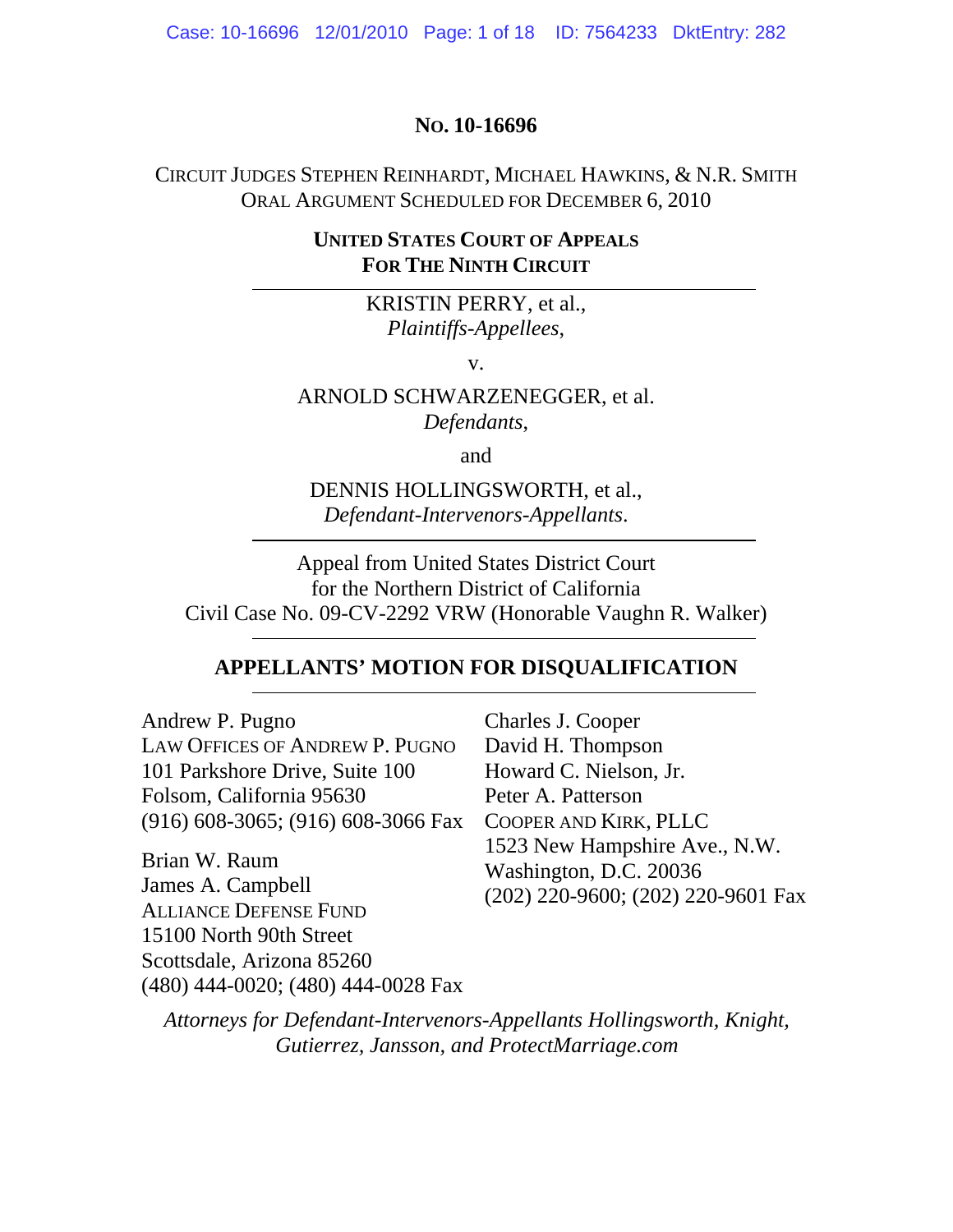# **TABLE OF CONTENTS**

## **Page**

| $\mathbf{I}$ .<br>DISQUALIFICATION IS REQUIRED BECAUSE JUDGE REINHARDT'S                                                        |  |
|---------------------------------------------------------------------------------------------------------------------------------|--|
| II.<br>DISQUALIFICATION IS REQUIRED BECAUSE THE INTERESTS OF JUDGE<br>REINHARDT'S SPOUSE COULD BE SUBSTANTIALLY AFFECTED BY THE |  |
|                                                                                                                                 |  |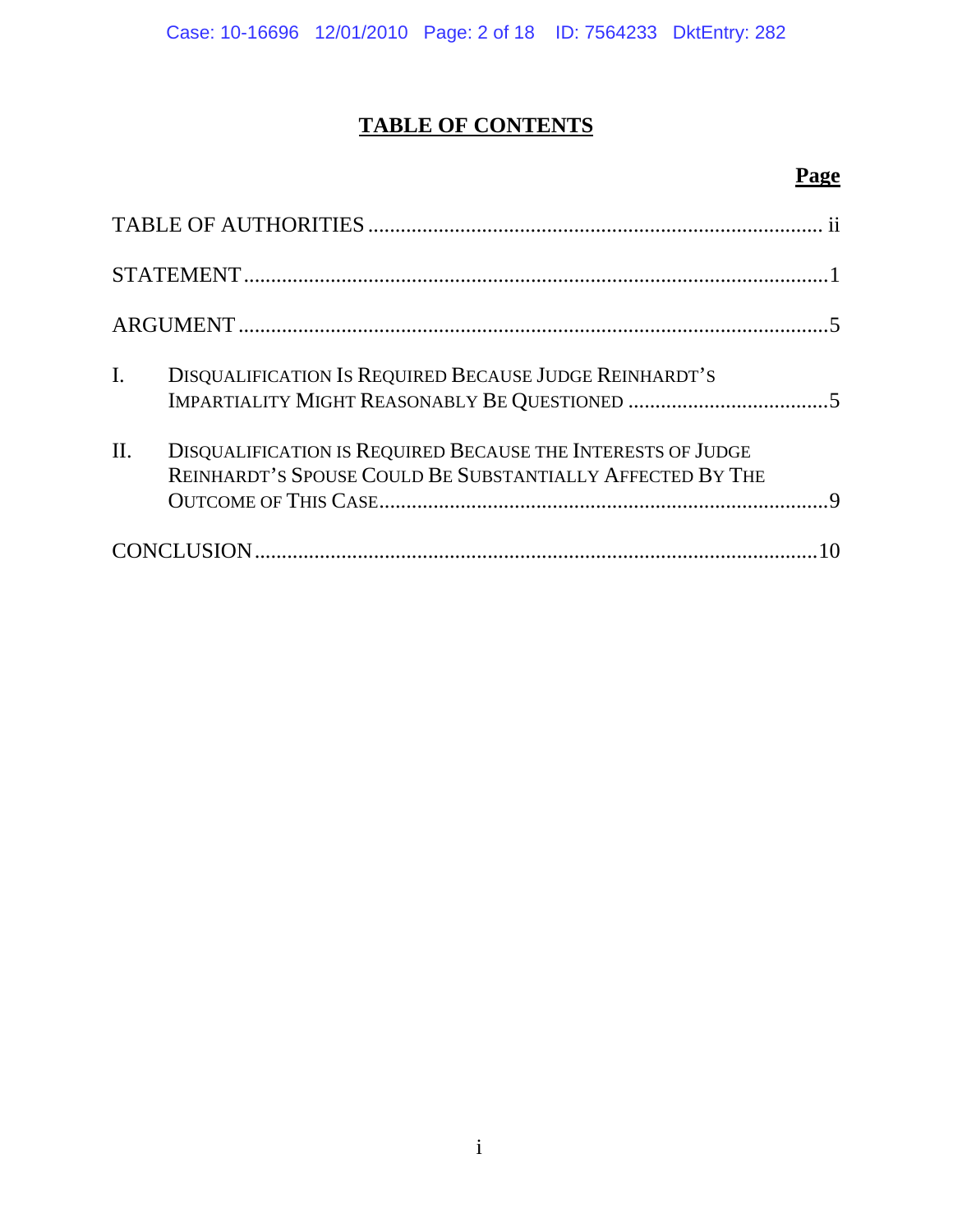# **TABLE OF AUTHORITIES**

## **Cases** Page

| Liljeberg v. Health Services Acquisition Corp., 486 U.S. 847 (1988) 5 |  |
|-----------------------------------------------------------------------|--|
|                                                                       |  |
| Potashnick v. Port City Constr. Co., 609 F.2d 1101 (5th Cir. 1980)10  |  |
|                                                                       |  |
| Southwest Voter Registration Educ. Project v. Shelley,                |  |
|                                                                       |  |
|                                                                       |  |
|                                                                       |  |
|                                                                       |  |

## **Other**

| ACLU Hails Historic Decision and Urges Efforts in Other States to Ensure<br>Success on Appeal, at http://www.aclu-sc.org/releases/view/103036 4, 5, 7 |  |
|-------------------------------------------------------------------------------------------------------------------------------------------------------|--|
| ACLU/SC 2007-2008 Annual Report 24, at http://www.aclu-                                                                                               |  |
| ACLU/SC 2008-2009 Annual Report 8, at http://www.aclu-                                                                                                |  |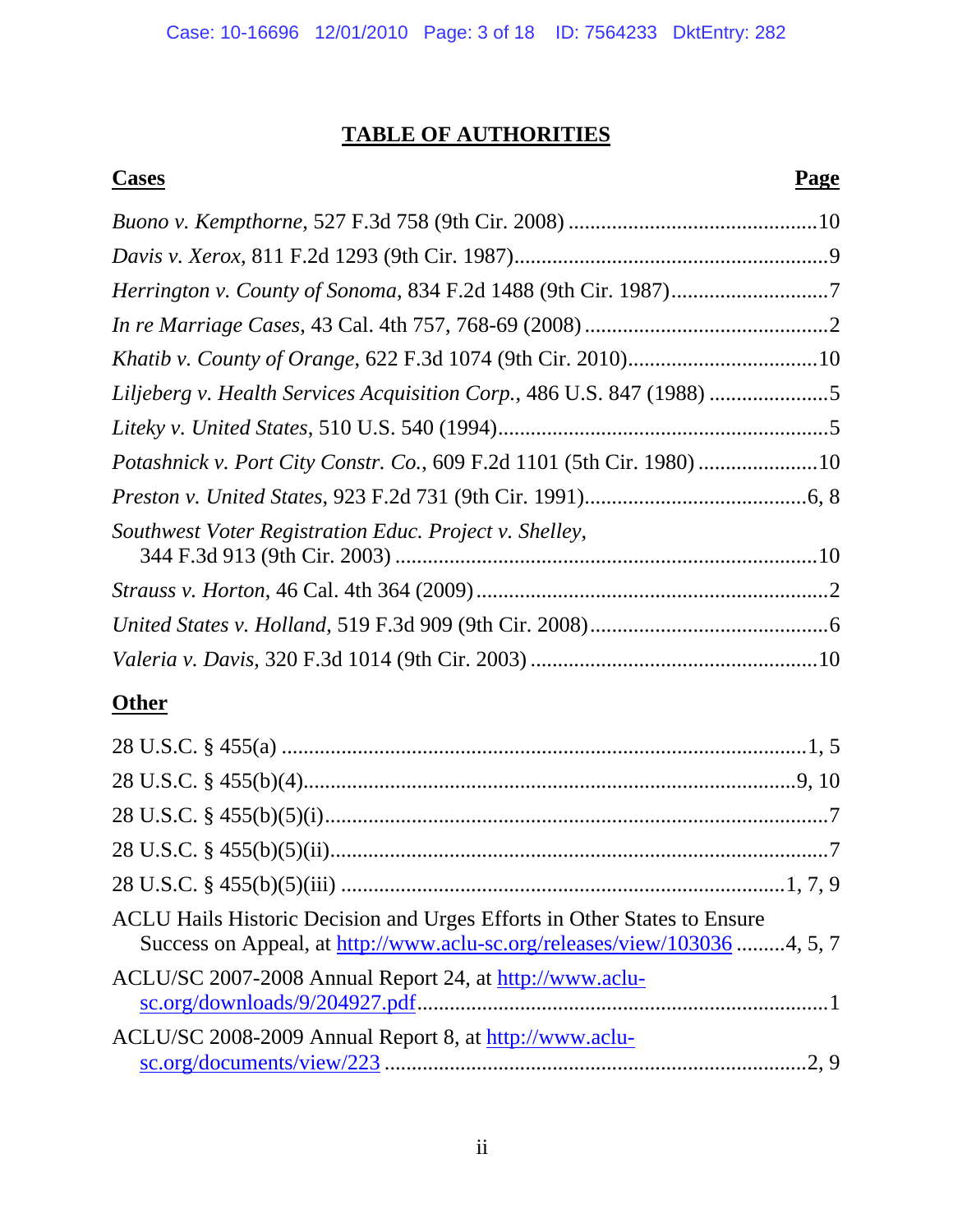| CHARLES ALLEN WRIGHT ET AL., 13D FED. PRAC. & PROC. § 3547                                                                                                                                                         |  |
|--------------------------------------------------------------------------------------------------------------------------------------------------------------------------------------------------------------------|--|
| Chuleenan Svetvilas, Challenging Prop 8: The Hidden Story, CALIFORNIA<br>LAWYER, Jan. 2010, at                                                                                                                     |  |
| http://www.callawyer.com/story.cfm?eid=906575&evid=13                                                                                                                                                              |  |
|                                                                                                                                                                                                                    |  |
| Corporate Entities of the ACLU of Southern California, at http://www.aclu-                                                                                                                                         |  |
| Daniel B. Wood, <i>Proposition 8: Federal Judge Overturns California Gay</i><br>Marriage Ban, CHRISTIAN SCIENCE MONITOR, Aug. 4, 2010, at<br>http://www.csmonitor.com/USA/Justice/2010/0804/Proposition-8-federal- |  |
| Prop 8: Focusing on the Wrong Question (July 14, 2009), at http://www.aclu-<br>$\text{sc.org/news\_stories/view/102830/}$                                                                                          |  |
| Ramona Ripston, Executive Director, ACLU/SC, at http://www.aclu-                                                                                                                                                   |  |
| Statement by ACLU/SC Executive Director Ramona Ripston on California<br>Supreme Court Decision (May 26, 2009), at http://www.aclu-                                                                                 |  |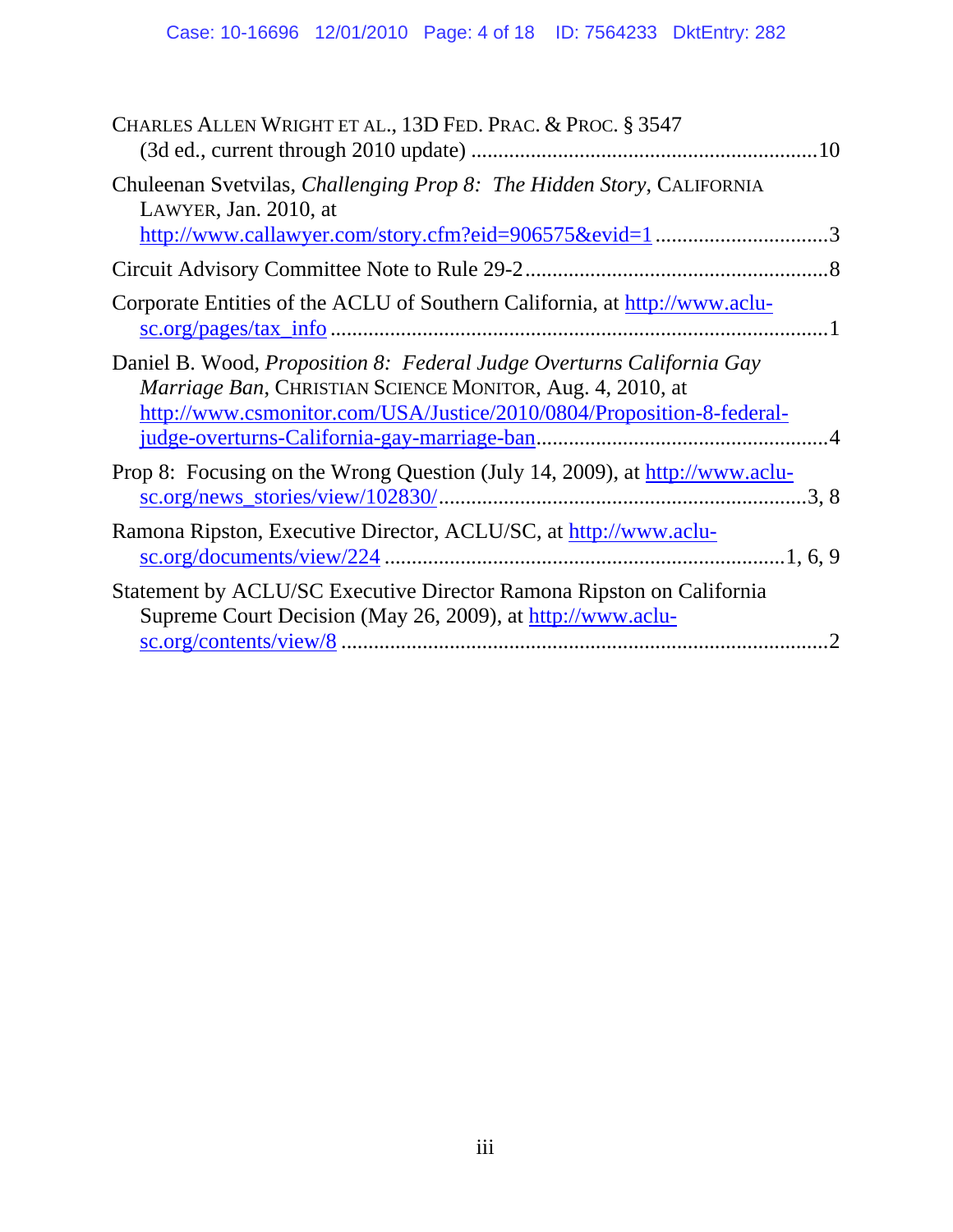Pursuant to 28 U.S.C. § 455(a) and 28 U.S.C. § 455(b)(5)(iii), Appellants Hollingsworth, Knight, Gutierrez, Jansson, and ProtectMarriage.com (hereinafter, "Proponents"), respectfully move for Judge Reinhardt to disqualify himself from participating in this proceeding.

#### **STATEMENT**

On November 28, 2010, this Court identified Circuit Judges Reinhardt,

Hawkins, and N.R. Smith as the members of the panel assigned to this case. Judge

Reinhardt is married to Ramona Ripston, the long-time Executive Director of the

ACLU of Southern California (hereinafter, "ACLU/SC").<sup>1</sup> See Ramona Ripston,

Executive Director, ACLU/SC, at http://www.aclu-sc.org/documents/view/224.<sup>2</sup>

As Executive Director, Ms. Ripston is "responsible for all phases of the

organization's programs, including litigation, lobbying and education." *Id*.

 Under Ms. Ripston's leadership, "ACLU/SC has taken a lead role" in what it calls "the fight to end marriage discrimination" in California. ACLU/SC 2007- 2008 Annual Report 24, at http://www.aclu-sc.org/downloads/9/204927.pdf.

 $\frac{1}{1}$  $<sup>1</sup>$  As the citations in this motion indicate, the information we relate</sup> concerning Ms. Ripston and ACLU/SC is based on material contained in published, publicly available sources.

 $2$  ACLU/SC is "comprised of three separate corporate entities" that all "are part of the same overall organization"—American Civil Liberties Union of Southern California, ACLU Foundation of Southern California, and ACLU Foundation of Southern California, LLC. *See* Corporate Entities of the ACLU of Southern California, at http://www.aclu-sc.org/pages/tax\_info. As the organization itself does on its website, we refer to these entities collectively as ACLU of Southern California or ACLU/SC. *See id*.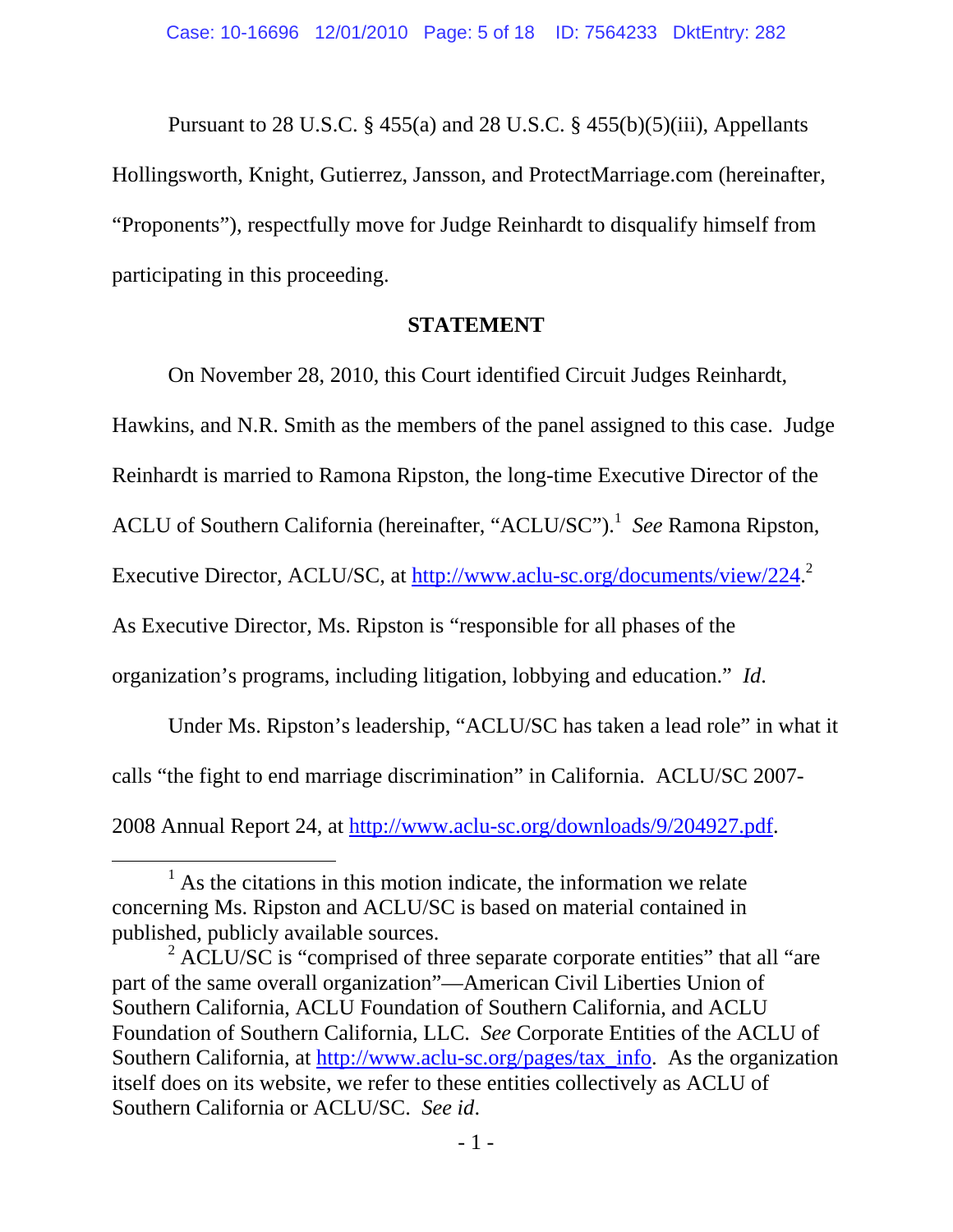ACLU/SC represented several same-sex couples and organizations in *In re Marriage Cases*, in which the California Supreme Court held that California's pre-Proposition 8 statutory definition of marriage as the union of a man and a woman violated the State Constitution. *See In re Marriage Cases*, 43 Cal. 4th 757, 768-69, 786 (2008).

Following that decision, ACLU/SC put Proposition 8 "at the forefront of [its] civil-rights agenda, sparing no effort to defeat Prop. 8 [and] challenge its passage." ACLU/SC 2008-2009 Annual Report 8, at http://www.aclusc.org/documents/view/223. After Proposition 8's passage ACLU/SC represented petitioners before the California Supreme Court in *Strauss v. Horton*, the unsuccessful state-law challenge to the validity of Proposition 8. 46 Cal. 4th 364, 374 (2009).

 The same day the California Supreme Court issued its decision in *Strauss*, Ms. Ripston issued a public statement on behalf of ACLU/SC, vowing that "[a] renewed effort to overturn Proposition 8 begins today." *Statement by ACLU/SC Executive Director Ramona Ripston on California Supreme Court Decision* (May 26, 2009), at http://www.aclu-sc.org/contents/view/8. Ms. Ripston later signed a letter on behalf of ACLU/SC explaining that as part of that effort, "LGBT people and our closest allies are first going to have to talk to close friends and family about … why this fight [for same-sex marriage] matters. Even if those people are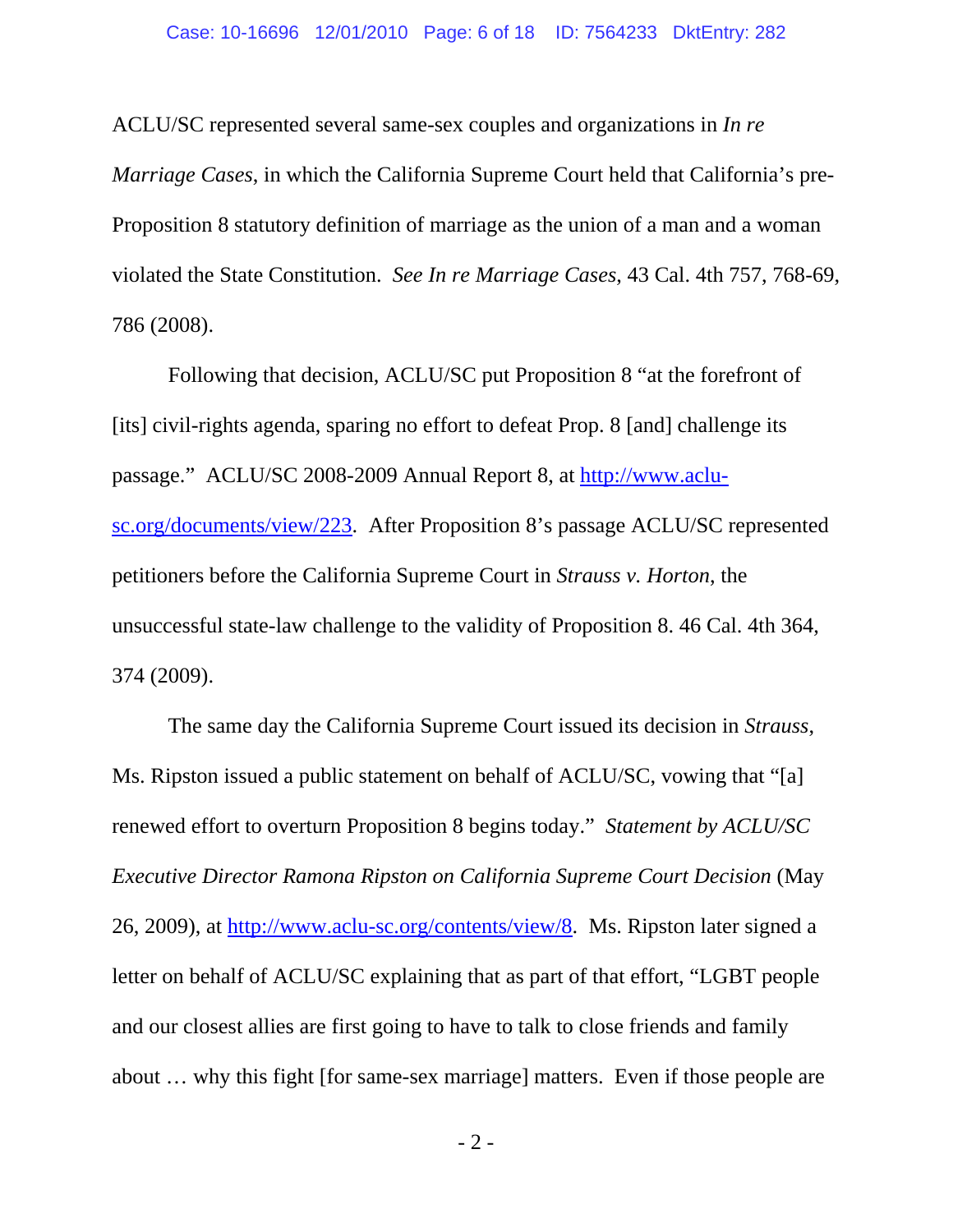already on our side, we need to talk to them to convince them to join the fight." *Prop 8: Focusing on the Wrong Question (July 14, 2009), at http://www.aclu*sc.org/news\_stories/view/102830/.

 ACLU/SC has taken an active role in this litigation. It appears that Plaintiffs' attorneys engaged in "confidential discussions" with Ms. Ripston and ACLU/SC's legal director before filing this lawsuit. *See* Chuleenan Svetvilas, *Challenging Prop 8: The Hidden Story*, CALIFORNIA LAWYER, Jan. 2010, at http://www.callawyer.com/story.cfm?eid=906575&evid=1. And ACLU/SC has been actively involved *in this very case*. Indeed, it represented, as counsel in the court below, parties seeking to intervene as plaintiffs, *see* Our Family Coalition et al. Motion to Intervene as Party Plaintiffs, Doc. No. 79 at 2 (July 8, 2009), and amici urging the court to decide the case in favor of Plaintiffs and to rule that Proposition 8 is unconstitutional. *See* Brief of Amici Curiae American Civil Liberties Union et al., Doc. No. 62 at 2 (June 25, 2009); Brief of Amici Curiae American Civil Liberties Union et al., Doc. No. 552 at 2 (Feb. 3, 2010).<sup>3</sup>

 $\frac{1}{3}$  $3$  Indeed, in the accompanying motions for leave to file these amicus briefs, the statement of amici interest specifically lists ACLU/SC as an affiliate of an amicus curiae. *See* Motion for Leave to File Brief of Amici Curiae American Civil Liberties Union et al., Doc. No. 61 at 3 (June 25, 2009) (identifying "the ACLU Foundation of Southern California" as one of "the three California affiliates of the ACLU"); Motion for Leave to File Brief of Amici Curiae American Civil Liberties Union et al., Doc. No. 551 at 3 (Feb. 3, 2010) (same).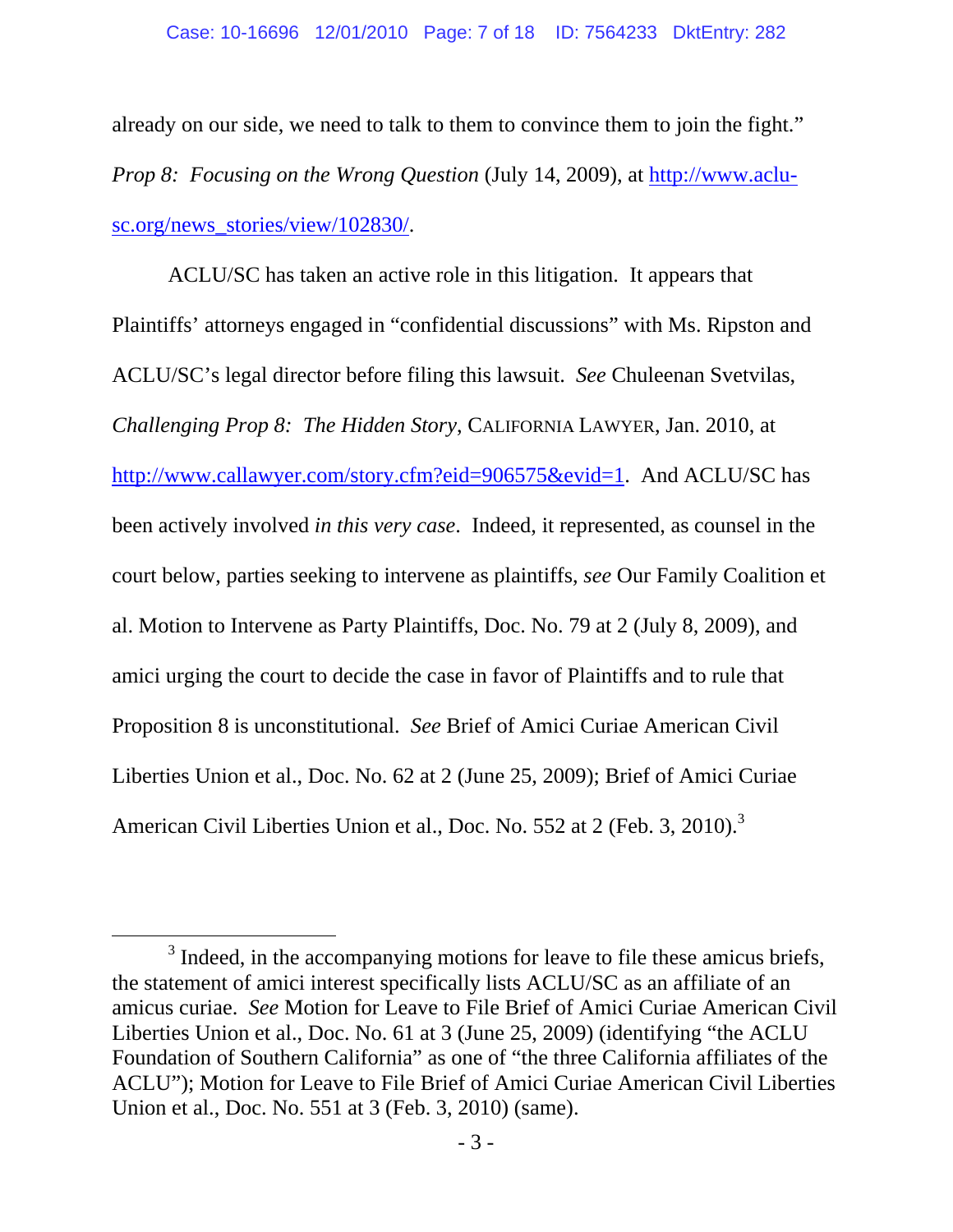When the district court issued the ruling under review in this Court, the ACLU issued a public statement praising the decision and emphasizing that the ACLU, along with two other groups, had "filed two friend-of-the-court briefs in the case supporting the argument that Proposition 8 is unconstitutional." *ACLU Hails Historic Decision and Urges Efforts in Other States to Ensure Success on*  Appeal (August 4, 2010), at http://www.aclu-sc.org/releases/view/103036.<sup>4</sup> The press release quoted Ms. Ripston as "rejoic[ing]" in the decision striking down Proposition 8, asserting that it "affirms that in America we don't treat people differently based on their sexual orientation." *Id*. Ms. Ripston's statement was reported in the national media. *See, e.g.,* Daniel B. Wood, *Proposition 8: Federal Judge Overturns California Gay Marriage Ban*, CHRISTIAN SCIENCE MONITOR, Aug. 4, 2010, at http://www.csmonitor.com/USA/Justice/2010/0804/Proposition-8 federal-judge-overturns-California-gay-marriage-ban.

At the same time, Ms. Ripston stated that the district court's ruling was not the end of the matter, emphasizing that "it's a long road ahead until final victory." *ACLU Hails Historic Decision and Urges Efforts in Other States to Ensure Success on Appeal* (August 4, 2010), at http://www.aclusc.org/releases/view/103036. Specifically, as one of her colleagues put it in the

same public statement, "[i]n order to give this case the best possible chance of

 $\frac{1}{4}$  $4$  This statement is reproduced on the ACLU/SC's website, but on its face appears to be issued by the national ACLU organization.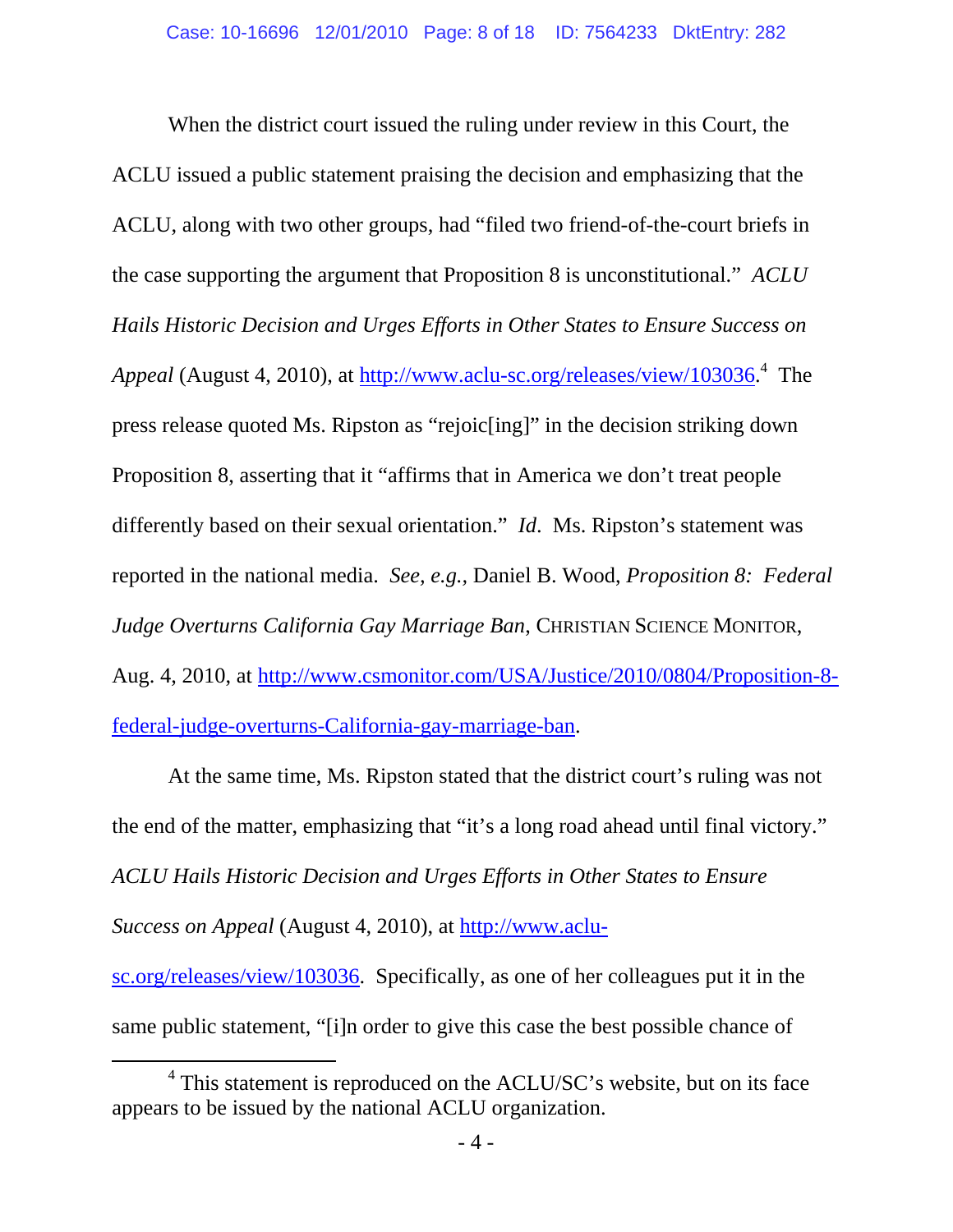success *as it moves through the appeals courts*, we need to show that America is ready for same-sex couples to marry by continuing to seek marriage and other relationship protections in states across the country." *Id.* (emphasis added).<sup>5</sup>

## **ARGUMENT**

## **I. DISQUALIFICATION IS REQUIRED BECAUSE JUDGE REINHARDT'S IMPARTIALITY MIGHT REASONABLY BE QUESTIONED**

Section 455(a) requires a judge to "disqualify himself in any proceeding in which his impartiality might reasonably be questioned." 28 U.S.C. § 455(a). "The goal of section 455(a) is to avoid even the appearance of partiality," *Liljeberg v. Health Services Acquisition Corp.*, 486 U.S. 847, 860 (1988) (quotation marks omitted), and thus "what matters is not the reality of bias or prejudice but its appearance," *Liteky v. United States*, 510 U.S. 540, 548 (1994). In other words, so long as a judge's impartiality might reasonably be questioned, recusal is required "even though no actual partiality exists … because the judge actually has no interest in the case or because the judge is pure in heart and incorruptible." *Liljeberg*, 486 U.S. at 860 (quotation marks omitted).

 The standard for assessing whether section 455(a) requires disqualification is thus "an objective one" that "involves ascertaining whether a reasonable person

<sup>&</sup>lt;sup>5</sup> That colleague was "James Esseks, Director of the ACLU Lesbian, Gay, Bisexual and Transgender Project." *ACLU Hails Historic Decision and Urges Efforts in Other States to Ensure Success on Appeal* (August 4, 2010), at http://www.aclu-sc.org/releases/view/103036.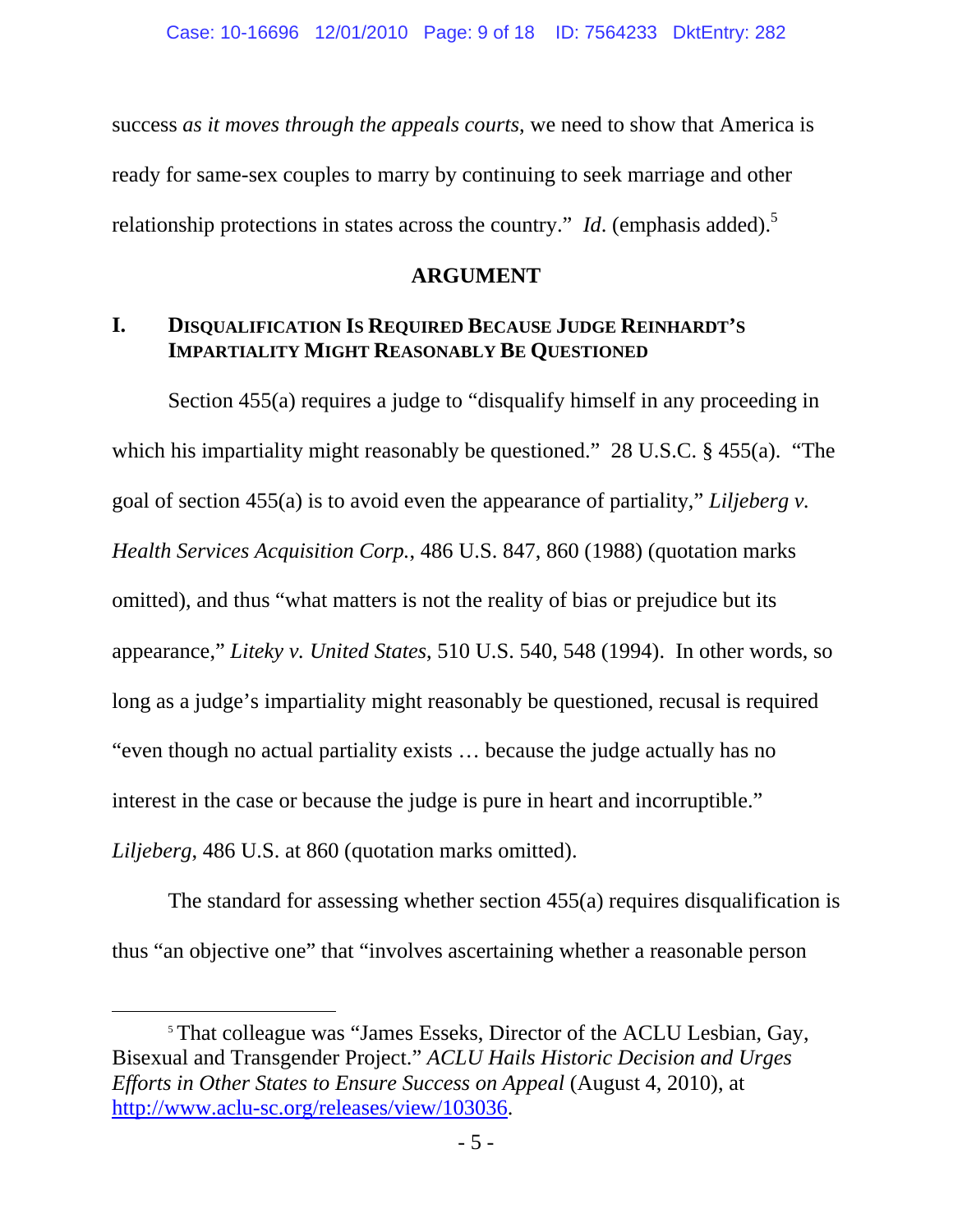with knowledge of all the facts would conclude that the judge's impartiality might reasonably be questioned." *Preston v. United States*, 923 F.2d 731, 734 (9th Cir. 1991) (quotation marks omitted). And because of its "fact-driven" nature, analysis "must be guided, not by comparison to similar situations addressed by prior jurisprudence, but rather by an independent examination of the unique facts and circumstances of the particular claim at issue." *United States v. Holland*, 519 F.3d 909, 913 (9th Cir. 2008) (quotation marks omitted). In performing this analysis, the Court "must bear in mind that … outside observers are less inclined to credit judges' impartiality and mental discipline than the judiciary itself will be," and in "a close case, the balance tips in favor of recusal." *Id*. at 912, 914 (quotation marks omitted).

 The facts of this case would plainly lead a reasonable person to conclude that Judge Reinhardt's impartiality might reasonably be questioned. His wife and the organization she leads have not only been active in seeking to redefine marriage in California and active in opposition to Proposition 8, but they have been active participants in this very lawsuit: Plaintiffs' attorneys consulted with Ms. Ripston before filing suit; ACLU/SC represented amici and proposed intervenors in the court below urging the court to decide the case in favor of Plaintiffs; Ms. Ripston, as Executive Director of ACLU/SC, "is responsible for all phases of the organization's programs, *including litigation*," s*ee* Ramona Ripston, Executive

- 6 -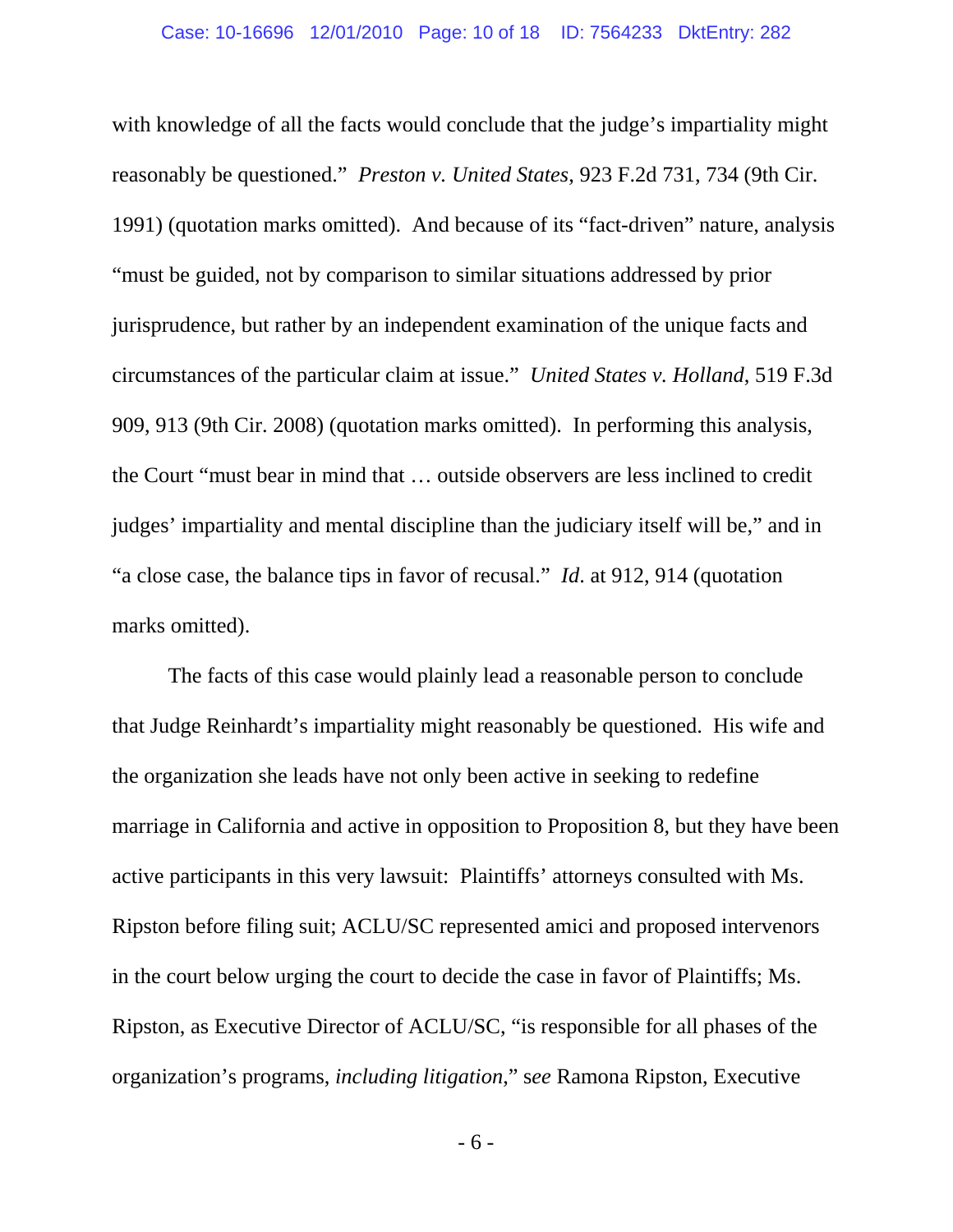Director, ACLU/SC, at http://www.aclu-sc.org/documents/view/224 (emphasis added); and Ms. Ripston publicly "rejoice[d]" over the district court decision that is before this Court for review, praise that was tempered only by the concern that "it's a long road ahead until final victory." *ACLU Hails Historic Decision and Urges Efforts in Other States to Ensure Success on Appeal (August 4, 2010), at* http://www.aclu-sc.org/releases/view/103036. That "road" obviously passes through this Court, and Ms. Ripston's colleague emphasized the importance of working "to give this case the best possible chance of success as it moves through the appeals courts." *Id*.

 It is instructive that section 455(b) (which also requires disqualification here, as we explain below), contains several provisions mandating recusal on the basis of the connection of a judge's spouse to a case. *See, e.g.*, 28 U.S.C. § 455(b)(5)(i) (mandating recusal when spouse "[i]s a party to the proceeding, or an officer, director, or trustee of a party"); *id.* § 455(b)(5)(ii) (mandating recusal when spouse "[i]s acting as a lawyer in the proceeding"); *id.* § 455(b)(5)(iii) (mandating recusal when spouse "[i]s known by the judge to have an interest that could be substantially affected by the outcome of the proceeding"). These *per se* recusal rules "provide[] examples of situations in which a judge's 'impartiality might reasonably be questioned' pursuant to section 455(a)," *Herrington v. County of Sonoma*, 834 F.2d 1488, 1502 (9th Cir. 1987), *overruled on other grounds, Nitco*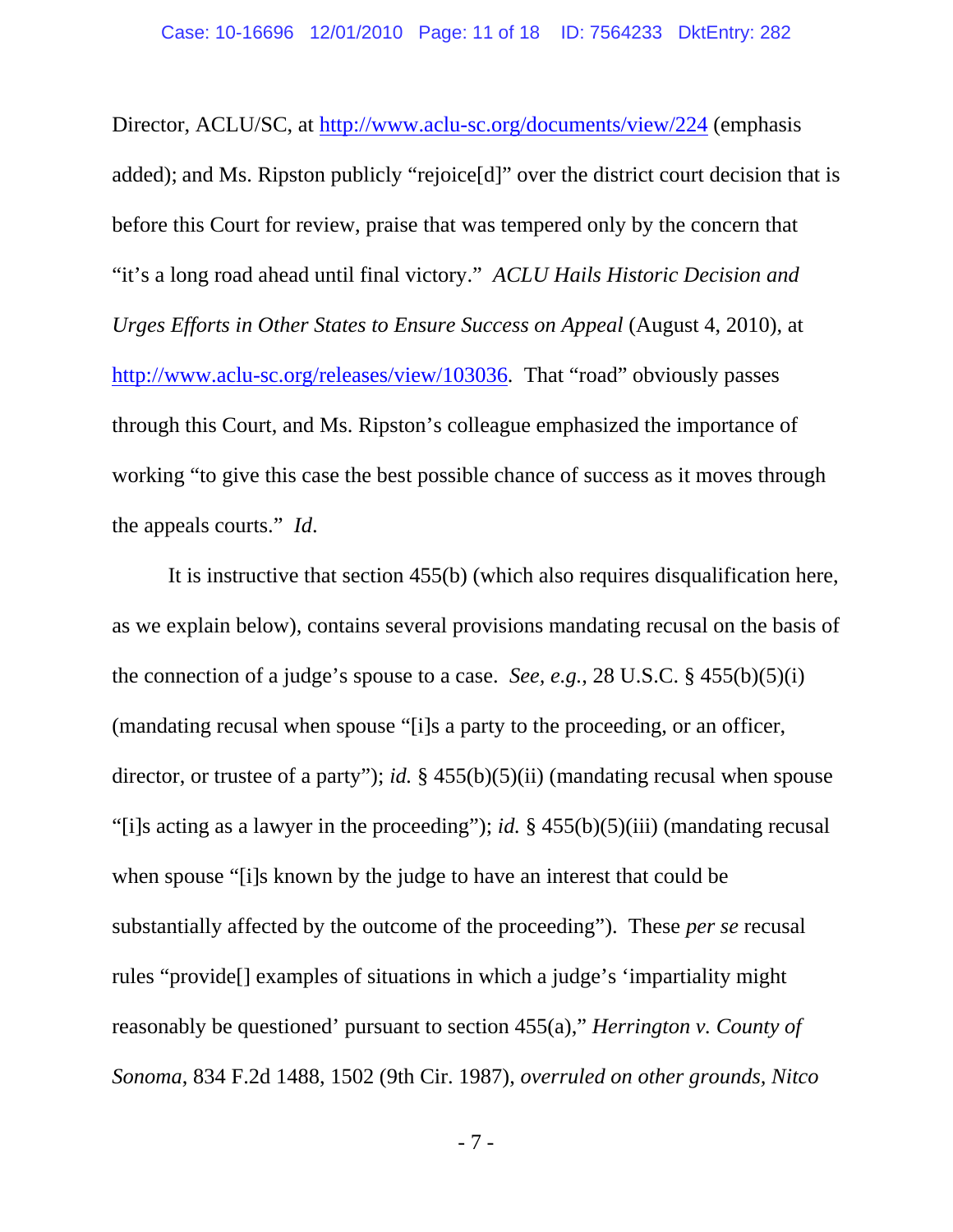*Holding Corp. v. Boujikian,* 491 F.3d 1086, 1090 (9th Cir. 2007), and demonstrate that a spouse's actual participation in a case amounts to such a situation.

 Finally, it is of no moment that neither Ms. Ripston nor ACLU/SC is a named party to this litigation, for the "Supreme Court has never limited recusal requirements to cases in which the judge's conflict was with the parties named in the suit. Rather, the focus has consistently been on the question whether the relationship between the judge and an interested party was such as to present a risk that the judge's impartiality in the case at bar might reasonably be questioned by the public"—a risk that is manifestly present here. *Preston*, 923 F.2d at 735 (citation omitted). Indeed, the Advisory Committee Notes to this Court's rules recognize that participation as an amicus will give rise to the need to recuse. *See*  Circuit Advisory Committee Note to Rule 29-2 ("The court will ordinarily deny motions and disallow stipulations for leave to file an amicus curiae brief where the filing of the brief would result in the recusal of a member of the en banc court. Any member of the court who would be subject to disqualification in light of the amicus curiae brief may, of course, voluntarily recuse, thereby allowing the filing of the amicus curiae brief.").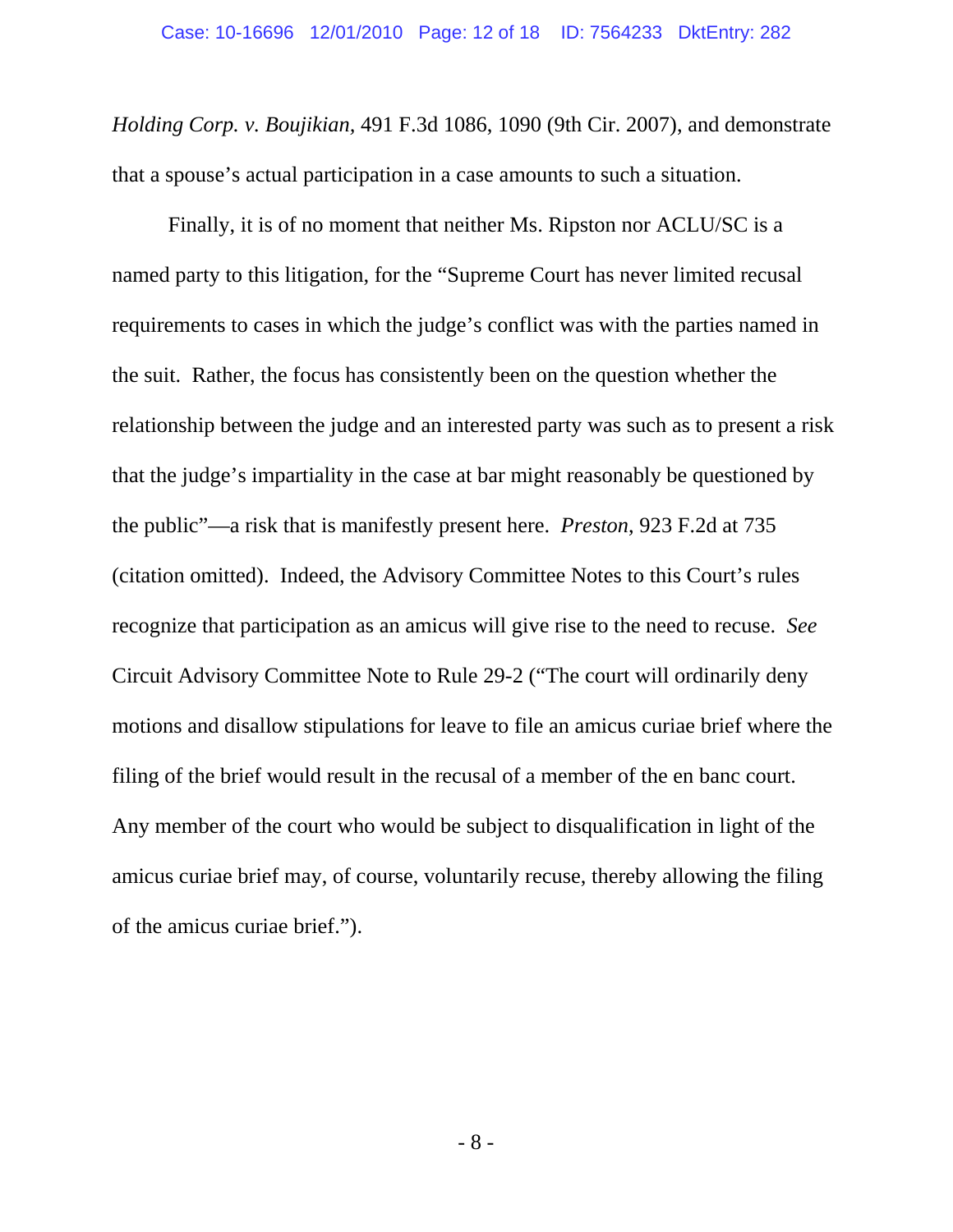## **II. DISQUALIFICATION IS REQUIRED BECAUSE THE INTERESTS OF JUDGE REINHARDT'S SPOUSE COULD BE SUBSTANTIALLY AFFECTED BY THE OUTCOME OF THIS CASE**

As is often the case, disqualification is required under section 455(b) as well as section 455(a). *See Davis v. Xerox*, 811 F.2d 1293, 1295 (9th Cir. 1987) ("Frequently, an overlap will occur—an act will appear to create a conflict [under section  $455(a)$ ] and will fall within the per se rule [of section  $455(b)$ ]."). In particular, Judge Reinhardt must recuse because "his spouse … [i]s known by the judge to have an interest that could be substantially affected by the outcome of the proceeding." 28 U.S.C. § 455(b)(5)(iii); *see also id.* § 455(b)(4) (similar). Ms. Ripston is "responsible for all phases of [ACLU/SC's] programs," *see* Ramona Ripston, Executive Director, ACLU/SC, at http://www.aclu-

sc.org/documents/view/224, and under her direction the organization has put Proposition 8 "at the forefront of [its] civil-rights agenda, sparing no effort to defeat Prop. 8 [and] challenge its passage," *see* ACLU/SC 2008-2009 Annual Report 8, at http://www.aclu-sc.org/documents/view/223. Most importantly, as we have explained, the ACLU/SC's effort to invalidate Proposition 8 has extended to advocating that result in this very case.

 It is thus plain that Ms. Ripston has an avowed interest in seeing Proposition 8 invalidated, an interest that unquestionably will be substantially affected by the outcome of this proceeding. Because this is so, it is immaterial whether or not Ms.

- 9 -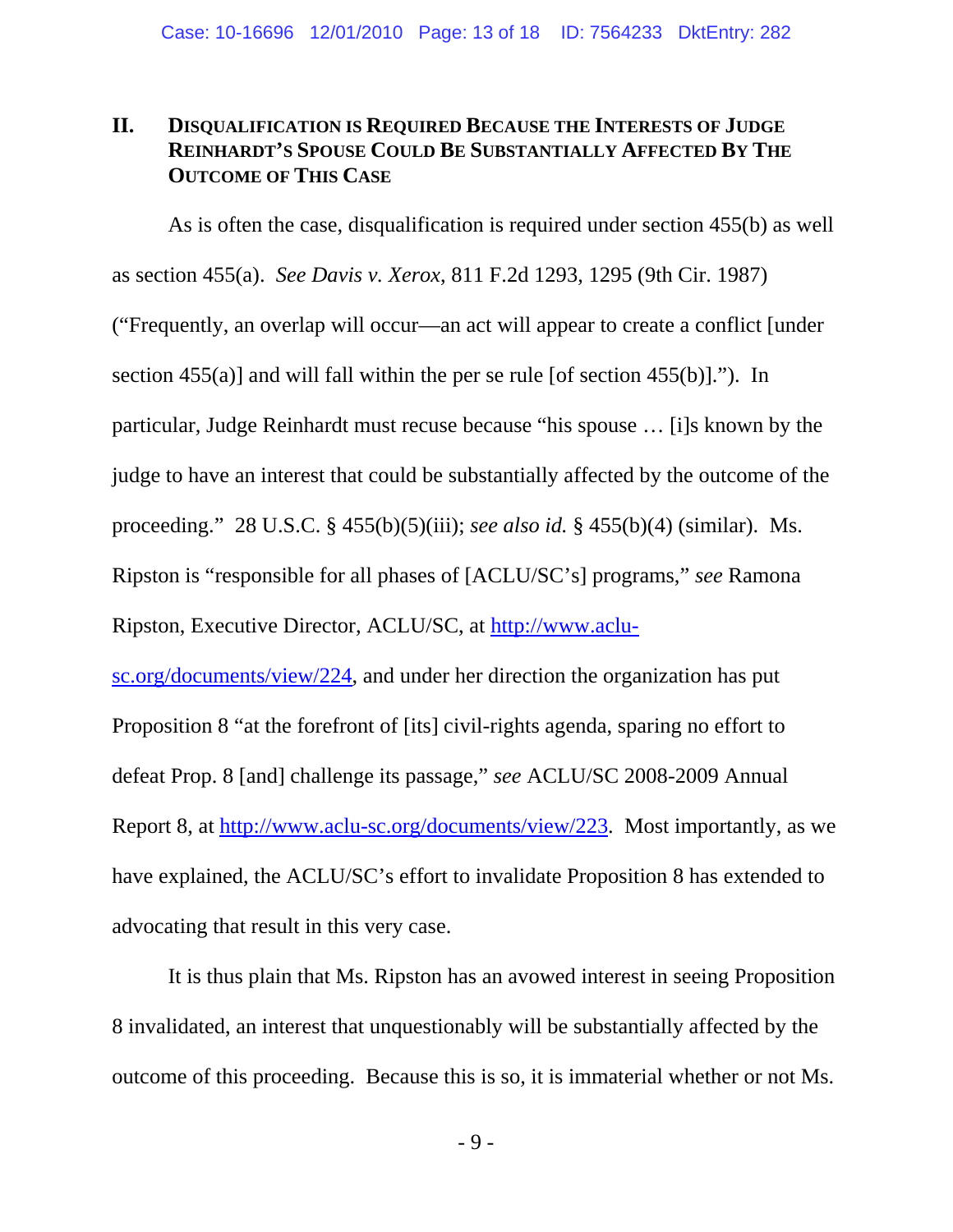Ripston's interest is financial, and Judge Reinhardt must recuse. *See* 28 U.S.C. § 455(b)(4) (requiring recusal when judge knows spouse "has a financial interest in the subject matter in controversy or in a party to the proceeding, or any *other*  interest that could be substantially affected by the outcome of the proceeding") (emphasis added); *Potashnick v. Port City Constr. Co.*, 609 F.2d 1101, 1113 (5th Cir. 1980) (holding that interest under section 455(b)(5)(iii) need not be financial and recognizing that "[t]he outcome of any proceeding handled by a law firm may affect partners' … noneconomic interests, including the reputation and goodwill of the firm"); *see also* CHARLES ALLEN WRIGHT ET AL., 13D FED. PRAC. & PROC. § 3547 (3d ed., current through 2010 update).

## **CONCLUSION**

 Judge Reinhardt frequently and properly recuses himself from cases that involve ACLU/SC. *See, e.g., Khatib v. County of Orange*, 622 F.3d 1074 (9th Cir. 2010); *Buono v. Kempthorne*, 527 F.3d 758, 760 (9th Cir. 2008); *Southwest Voter Registration Educ. Project v. Shelley*, 344 F.3d 913, 914 n.1 (9th Cir. 2003); *Valeria v. Davis*, 320 F.3d 1014, 1015 n.\*\* (9th Cir. 2003). For the reasons we have explained, we respectfully submit that the same result must obtain here. Accordingly, Proponents' motion should be granted.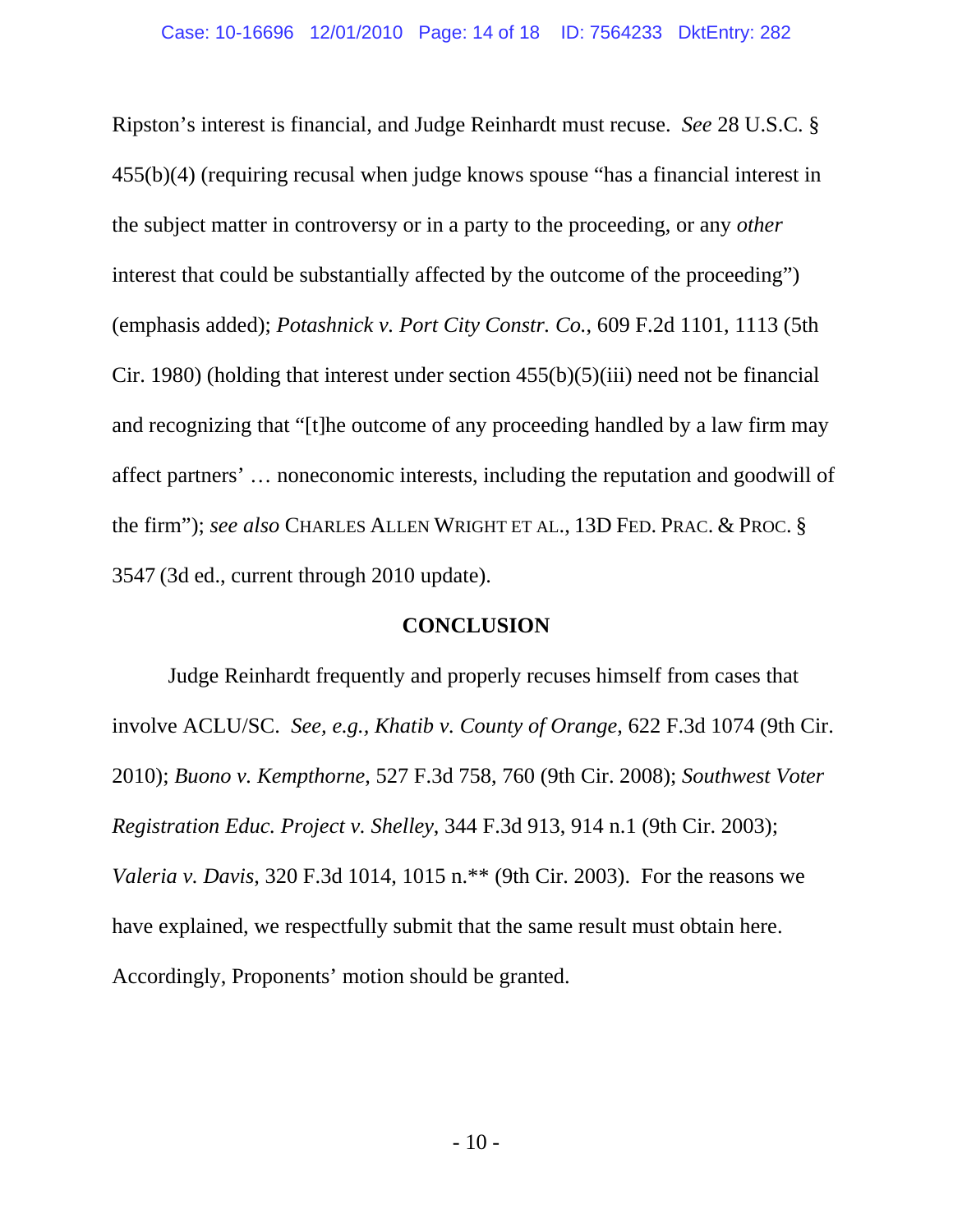Dated: December 1, 2010

Respectfully submitted,

 s/ Charles J. Cooper Charles J. Cooper

Andrew P. Pugno LAW OFFICES OF ANDREW P. PUGNO 101 Parkshore Drive, Suite 100 Folsom, California 95630 (916) 608-3065; (916) 608-3066 Fax

Brian W. Raum James A. Campbell ALLIANCE DEFENSE FUND 15100 North 90th Street Scottsdale, Arizona 85260 (480) 444-0020; (480) 444-0028 Fax Charles J. Cooper David H. Thompson Howard C. Nielson, Jr. Peter A. Patterson COOPER AND KIRK, PLLC 1523 New Hampshire Ave., N.W. Washington, D.C. 20036 (202) 220-9600; (202) 220-9601 Fax

*Attorneys for Defendant-Intervenors-Appellants Hollingsworth, Knight, Gutierrez, Jansson, and ProtectMarriage.com*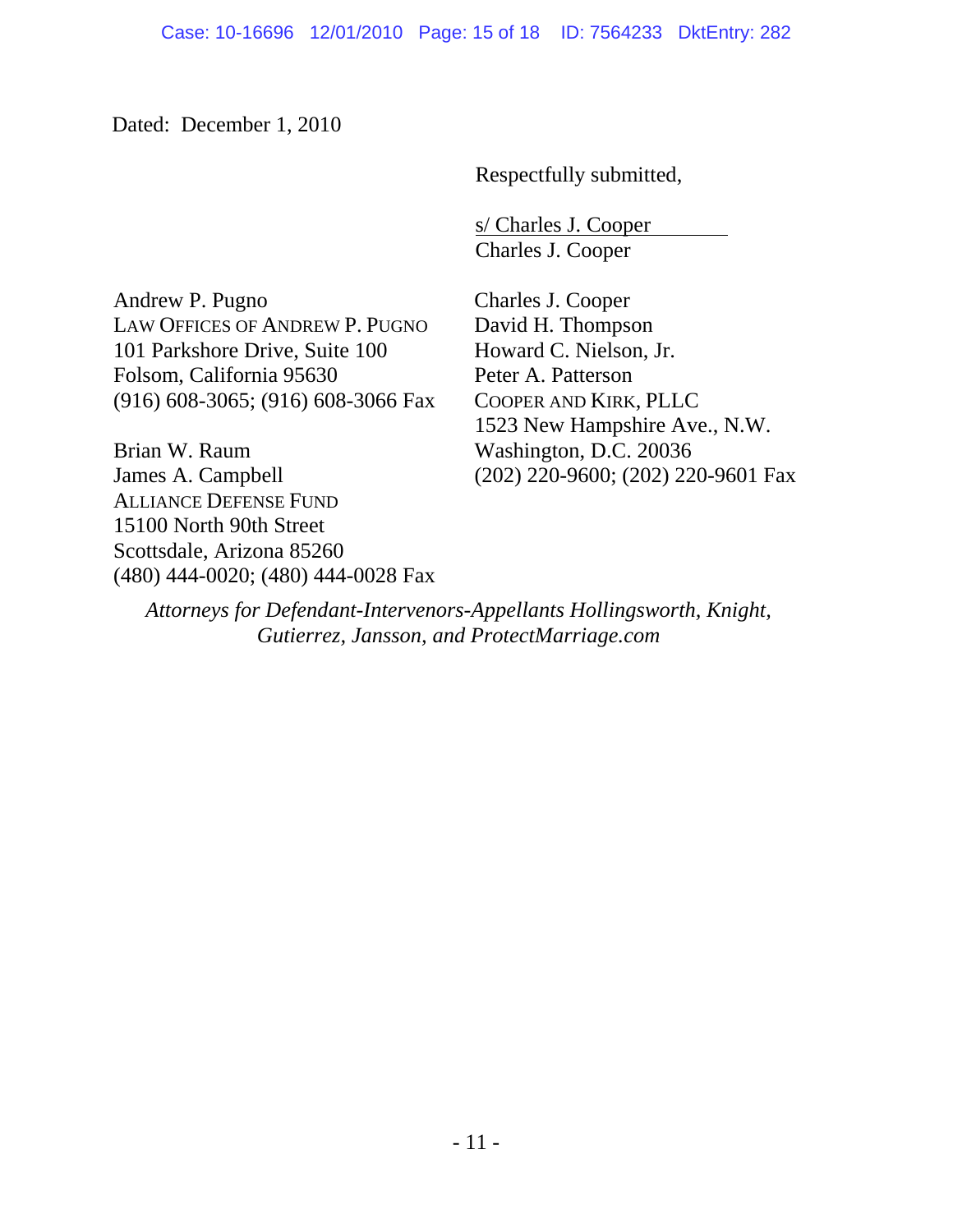| Case: 10-16696 12/01/2010 Page: 16 of 18 ID: 7564233 DktEntry: 282 |  |  |
|--------------------------------------------------------------------|--|--|
|                                                                    |  |  |

9th Circuit Case Number(s) 10-16696

**NOTE:** To secure your input, you should print the filled-in form to PDF (File > Print > *PDF Printer/Creator*).

# CERTIFICATE OF SERVICE

When All Case Participants are Registered for the Appellate CM/ECF System

I hereby certify that I electronically filed the foregoing with the Clerk of the Court for the United States Court of Appeals for the Ninth Circuit by using the appellate CM/ECF system on (date) .

I certify that all participants in the case are registered CM/ECF users and that service will be accomplished by the appellate CM/ECF system.

Signature (use "s/" format)

```
*********************************************************************************
```
# CERTIFICATE OF SERVICE

When Not All Case Participants are Registered for the Appellate CM/ECF System

I hereby certify that I electronically filed the foregoing with the Clerk of the Court for the United States Court of Appeals for the Ninth Circuit by using the appellate CM/ECF system

on (date) . Dec 1, 2010

Participants in the case who are registered CM/ECF users will be served by the appellate CM/ECF system.

I further certify that some of the participants in the case are not registered CM/ECF users. I have mailed the foregoing document by First-Class Mail, postage prepaid, or have dispatched it to a third party commercial carrier for delivery within 3 calendar days to the following non-CM/ECF participants:

Please see attached service list.

Signature (use "s/" format)

s/Charles J. Cooper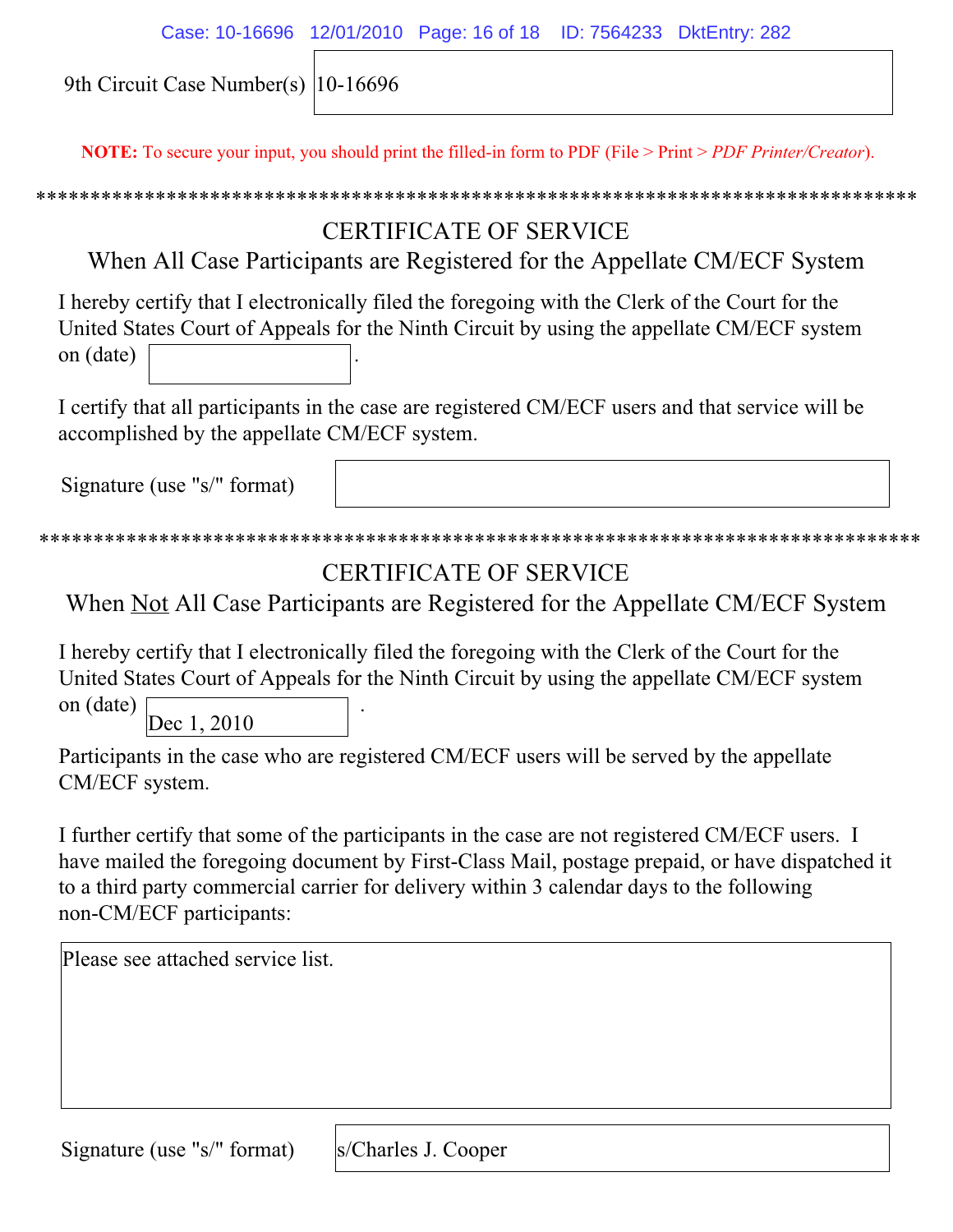#### **SERVICE LIST**

Arthur N. Bailey, Jr., Esq. HAUSFELD LLP 44 Montgomery Street, Suite 3400 San Francisco, California 94104

Thomas Brejcha THOMAS MORE SOCIETY 29 S. La Salle Street, Suite 440 Chicago, IL 60603

Suzanne B. Goldberg Clinical Professor of Law & Director SEXUALITY & GENDER LAW CLINIC COLUMBIA LAW SCHOOL 435 West  $116<sup>th</sup>$  Street New York, NY 10027

Maura T. Healey Assistant Attorney General One Ashburton Place Boston, MA 02108

Von G. Keetch KIRTON & McCONKIE, PC Eagle Gate Tower 60 E. South Temple Salt Lake City, UT 84111

Jeffrey Mateer LIBERTY INSTITUTE 2001 W Plano Parkway, Suite 1600 Plano, TX 75075

Jeffrey Hunter Moon Anthony R. Picarello, Jr. Michael F. Moses UNITED STATES CATHOLIC **CONFERENCE** 3211 Fourth Street, N.E. Washington, DC 20017

Lincoln C. Oliphant COLUMBUS SCHOOL OF LAW The Catholic University of America 3600 John McCormack Road, NE Washington, DC 20064

Stuart J. Roth AMERICAN CENTER FOR LAW AND JUSTICE 201 Maryland Avenue, N.E. Washington, DC 20002

Anita L. Staver LIBERTY COUNSEL P.O. Box 540774 Orlando, FL 32854

Mathew D. Staver LIBERTY COUNSEL 1055 Maitland Center Commons 2nd Floor Maitland, FL 32751